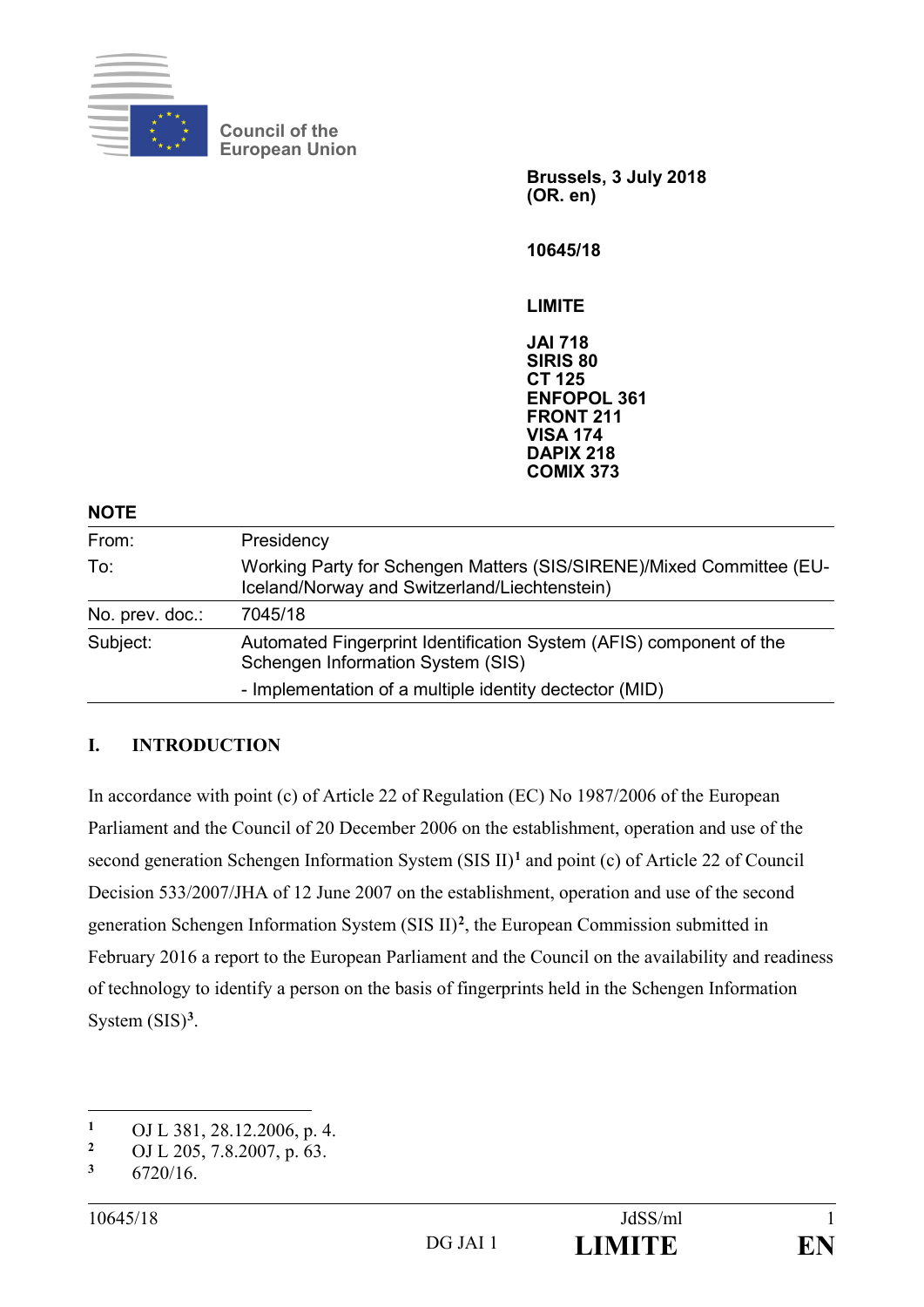The Member States (MS) and their end-users will be able to use a fingerprint search functionality to search for a person in SIS not only by their name and date of birth, but also by their fingerprints. In this way, law enforcement authorities can locate people with false identities, missing persons, people trying to escape justice with forged identity documents and so on.

Fingerprints could only be used to verify and confirm the identity of a person already identified by name. This security gap enabled individuals subject to an alert to use fraudulent documents to avoid an exact match in SIS.

The implementation of this new technology will make Europe a safer place. Gradually it will become impossible for individuals like the terrorist who carried out the Berlin attack and who was known in SIS to have used 16 different identities (aliases) to operate.

The Commission confirmed that, to address this critical weakness, a fingerprint search functionality would be added to SIS in the form of an Automated Fingerprint Identification System (AFIS), as provided for in existing legislation**<sup>4</sup>**.

Once developed, the AFIS would also be accessible to Europol and would therefore run alongside Europol's systems for criminal investigation and counter-terrorism and the fingerprint exchanges performed under the Prüm framework. The relevant 2015 studies by the Joint Research Centre and the eu-LISA Agency, endorsed in the Commission's February 2016 report, established that with the help of the relevant stakeholders, including all Member States and the Commission, the AFIS functionality could be up and is running since 5 March 2018**<sup>5</sup>** .

The requirements established during the preparation and design phase, in particular include that all newly created or amended fingerprint records are to be checked against AFIS and a function applicable to all Member States a consultation mechanism on duplicate fingerprints in the SIS records.

 $\overline{\mathbf{4}}$ **<sup>4</sup>** Articles 22, point (c), of Regulation (EC) No 1987/2006 of the European Parliament and the Council of 20 December 2006 and of Council Decision 533/2007/JHA of 12 June 2007 on the establishment, operation and use of the second generation Schengen Information System (SIS II) (OJ L 381, 28.12.2006, p. 4 and OJ L 205, 7.8.2007, p. 63, respectively).

<sup>&</sup>lt;sup>5</sup> The eu-LISA Agency implemented AFIS in SIS via the long-anticipated Release 9.0.0 on the evening of 5 March 2018.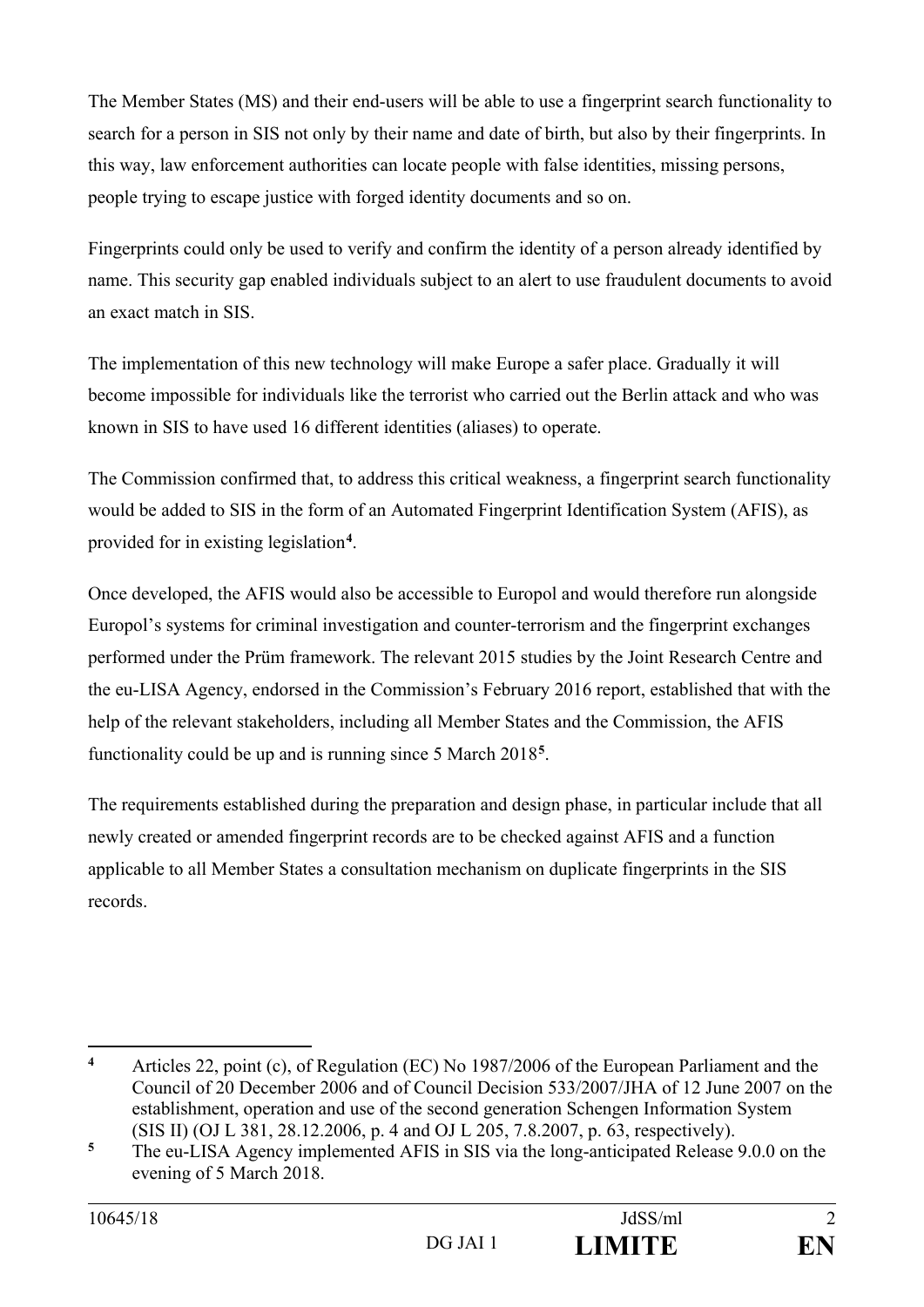For the remainder of the Member States, AFIS in its current state includes a search of SIS for previous alerts about the same person from other Member States, when uploading the NISTcompliant fingerprints to the alerts.

For SIRENE officers, the procedures involving AFIS-related notifications, matches and hits are described in the latest update of the SIRENE Manual from 31 August 2017**<sup>6</sup>** .

In view of this new search functionality and the potential problems associated with it, a common approach should be established and taken into account.

To that end the prescribed steps to be taken in the processing of such hits are outlined below and reference is made to the corresponding points in the SIRENE Manual, in particular Sections 1.15 and 2.5.

## **II. PROCEDURE SET OUT IN THE SIRENE MANUAL**

The reporting procedure for matches on fingerprints when carrying out the initial upload of fingerprints or when carrying out searches using fingerprints is set out in Section 2.5 of the SIRENE Manual.

Point (a) of Section 2.5 says that where a possible match in SIS II is achieved from a search of a person's fingerprints against the fingerprints stored in SIS II, national law and procedures apply for the verification of the match.

Point (b) of Section 2.5 provides that once the match has been verified, the SIRENE Bureau in the Member State achieving the match must inform all other affected SIRENE Bureaux, using an L form, about the match and the possible need to update alphanumeric data in SIS II.

 $\overline{a}$ 

**<sup>6</sup>** Commission Implementing Decision (EU) 2017/1528 replacing the Annex to Implementing Decision 2013/115/EU on the SIRENE Manual and other implementing measures for the second generation Schengen Information System (SIS II), OJ L 231, 7.9.2017, p. 6.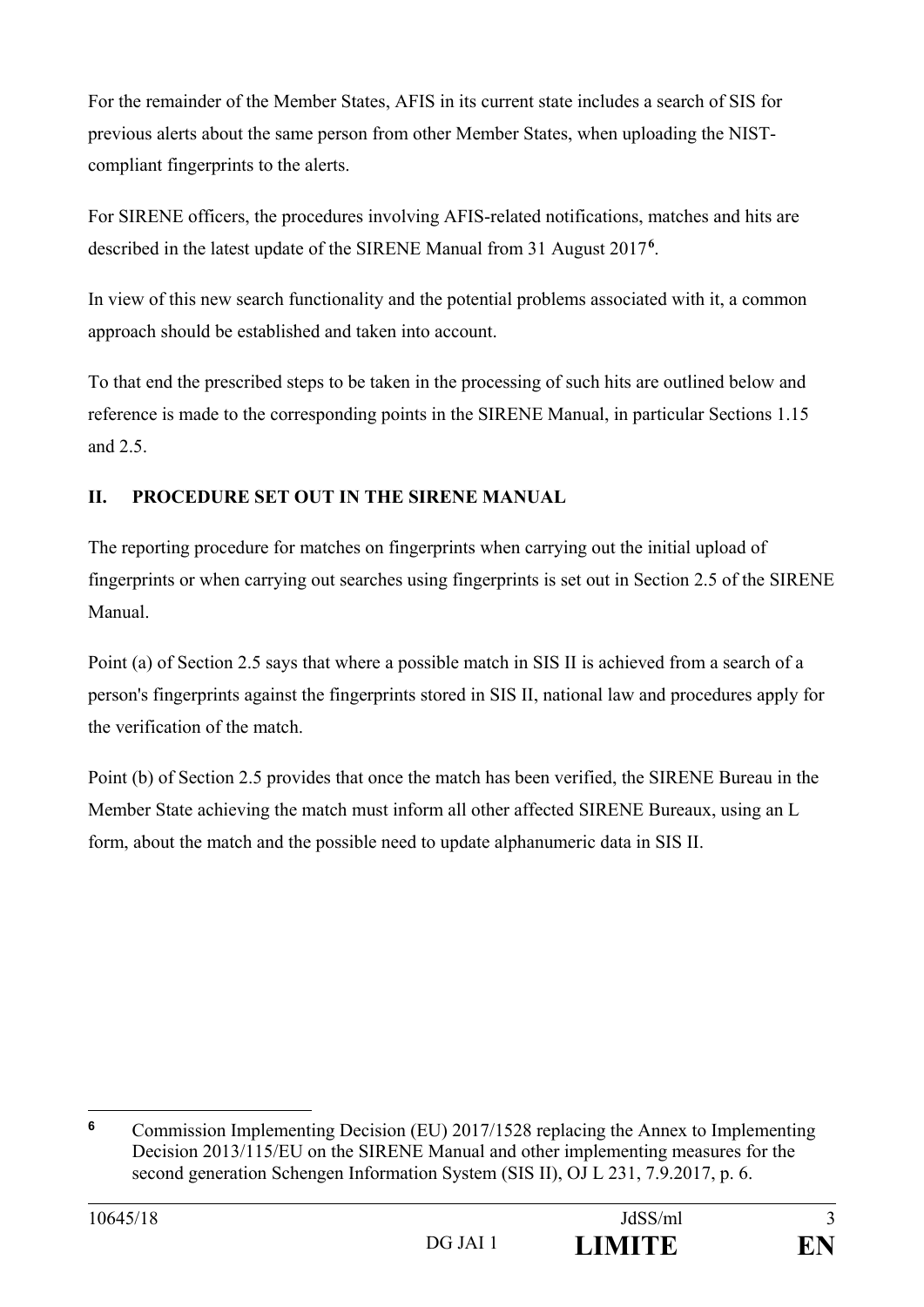Point (d) of Section 2.5 describes a further provision to be observed. The provision says that SIRENE Bureaux receiving such information must check the data for which they are responsible and take the necessary measures to ensure the updating of alphanumeric data, as described in Section 1.15.

The last paragraph of Section 1.15 of the SIRENE Manual also applies in this context. In order for the data in SIS to be kept up-to-date, in line with the outcomes of SIS-AFIS matches, the SIRENE Bureau must take the necessary measures to ensure the prompt updating of alphanumeric data in alerts; either by the SIRENE Bureau itself or by liaising with the relevant authority which created the alert. This covers activities such as inclusion of aliases or correction of identity details.

#### **III. QUESTIONS ABOUT THE PROCEDURE**

These steps to be performed raise the following questions, which will have an impact in particular on the steps to be taken by the end user:

- a) How are the MS currently implementing the provisions of Section 2.5 of the SIRENE Manual, in particular with regard to a possible verification of matches under the relevant national laws and procedures (e.g. 24/7 availability)?
- b) If verification of matches takes place, it should be clarified to what extent and if applicable in which time sequence the verification of a SIS AFIS match is performed before the match is communicated to the other Member States. Point (b) of Section 2.5 of the SIRENE Manual says that the other MS are to be informed once the match has been verified. In this context, pursuant to Section 1.15 those Member States then have an obligation to update the alphanumeric data promptly.
- c) If MS rely exclusively on automated data matches given the high probability of a hit and so no verification is performed, should the MS affected still be notified under Section 2.5 of the SIRENE Handbook?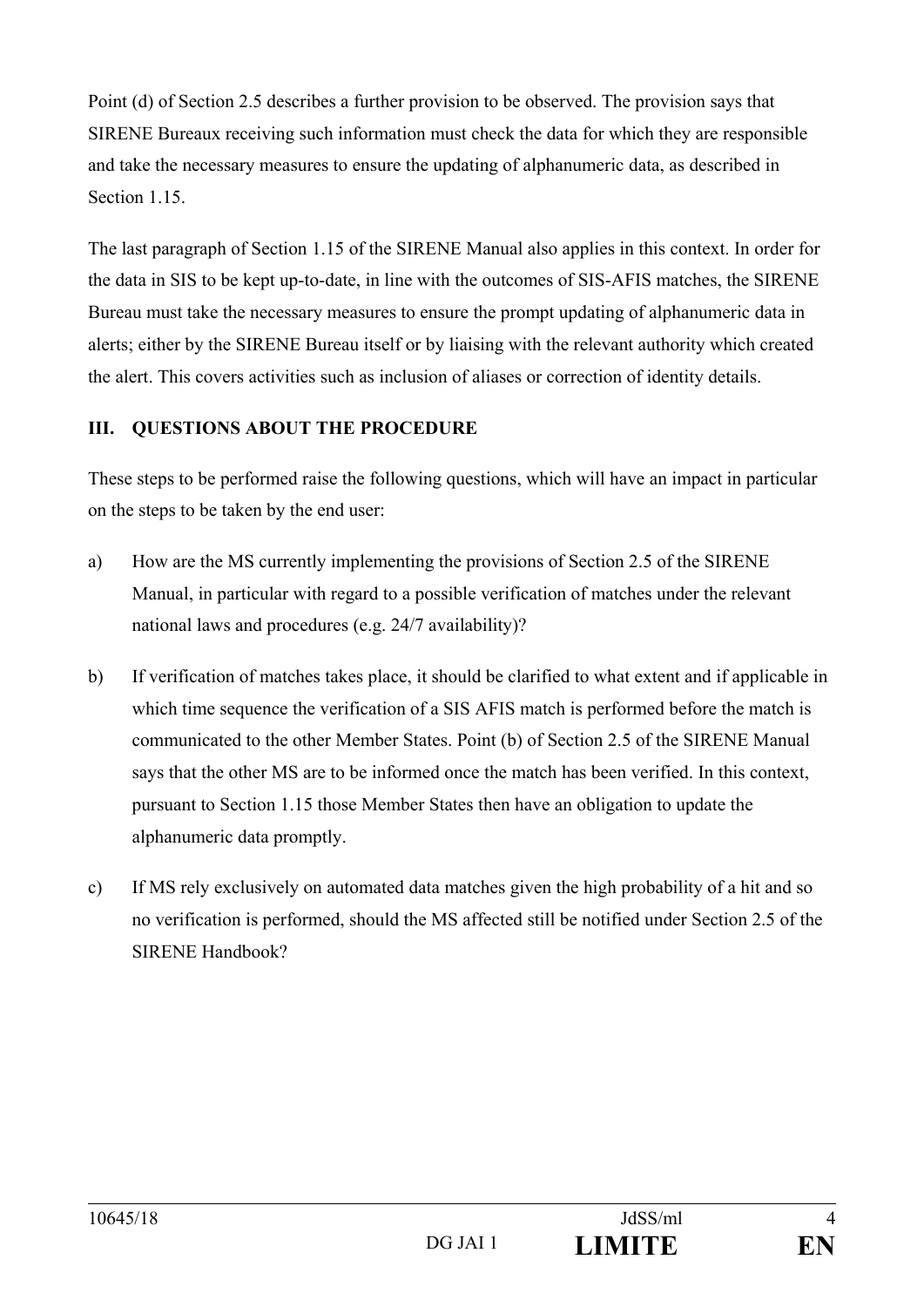How is the provision 'once the match has been verified' under point (b) of Section 2.5 of the SIRENE Handbook to be interpreted? Should a verification be performed or can it be dispensed with on the basis of national rules? In the latter case, would the MS affected no longer need to be notified? Specifically, the added value of SIS AFIS in this area should be examined.

- d) Where there is no verification, but a notification is sent to the relevant MS(s), how can this be squared with Article 22 of the General Data Protection Regulation ('GDPR') and Article 11 of the Data Protection Directive for Police and Criminal Justice Authorities? Both of those articles contain specifications concerning automated database checks and the use of the results of such checks against the interests of the person concerned. It should be stressed, in that regard, that pursuant to the GDPR, verification need not be performed only through the use of fingerprint checks; other verification methods could be used, such as photo comparisons.
- e) How should hits be handled as regards the rules on incompatibility, in particular where SIS AFIS matches have not been verified in advance but notified? In principle, the SIRENE Manual provides the option of derogation from incompatibility rules, in particular for national security purposes. The use of the term 'in particular' indicates that this is not an exhaustive list, so that the option may also be utilised in the context of serious crime.

### **IV. IMPLEMENTATION OF A MID FUNCTION IN THE SIS**

The new SIS legislation (the three Regulations to be adopted in Autumn 2018**<sup>7</sup>**) has no clear rule governing SIS AFIS matches and the associated procedures, except for latent prints from crime scenes.

 $\overline{a}$ **7** See  $9146/18 + COR$  1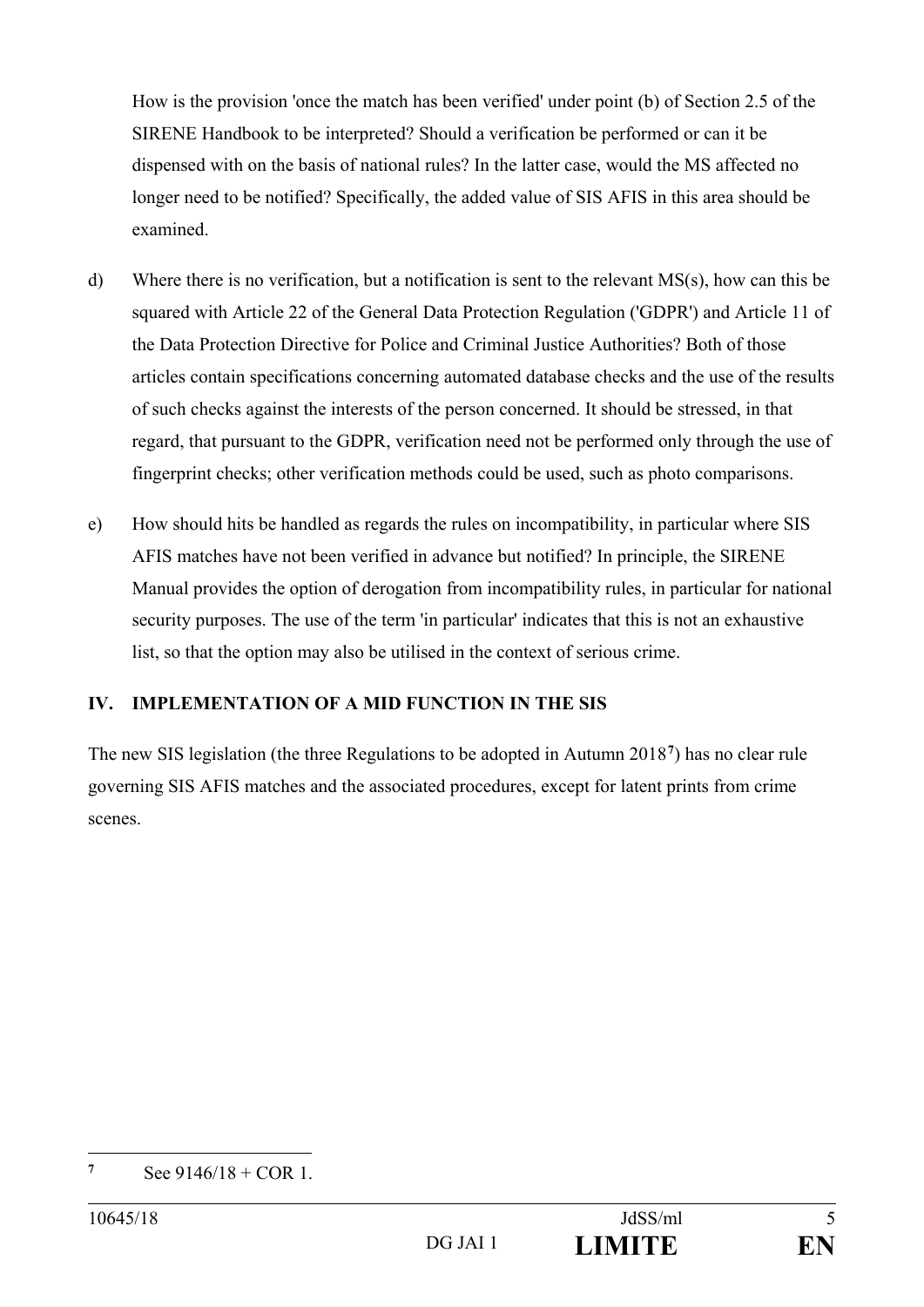In the context of the draft regulations on interoperability**<sup>8</sup>** , a discussion is also being held on the underlying issues relating to the verification procedure following a biometric match. This concerns both the future interoperability model and the associated concerns of combating cross-border crime, protecting external borders and, of course, preventing the use of false or falsified identities by potential criminals or other suspicious persons, thereby greatly facilitating the recognition of such persons.

One potential model for addressing the underlying issues, which may be used as a basis for discussion, is included in the proposed draft regulations on interoperability. They provide for a multiple-identity-detector (MID). Within the MID, the corresponding links between alerts (identities) from the different major systems are automatically established. The connotation (colour) of the links can be changed after the corresponding verification.

It would also be desirable to have a similar MID function in SIS, so as to provide an operational solution for the following scenario in SIS AFIS:

- A SIS AFIS match triggers a link and a notification is sent, based on the current procedure, from CS.SIS to the MS that has obtained the match.
- The MS performs the verification and the link can then be seen in another colour as a verified match.
- MS would not need to correct/supplement the alias identities as the alerts have been linked by the MID. So there is no more uncertainty about where added alias data has come from.
- The workload of the SIRENE Bureaux would be significantly reduced by this linking process.
- This procedure also brings advantages in relation to the data protection provisions as it is no longer a question of 'hits' but 'matches'.

 $\overline{a}$ **8** See 9670/18.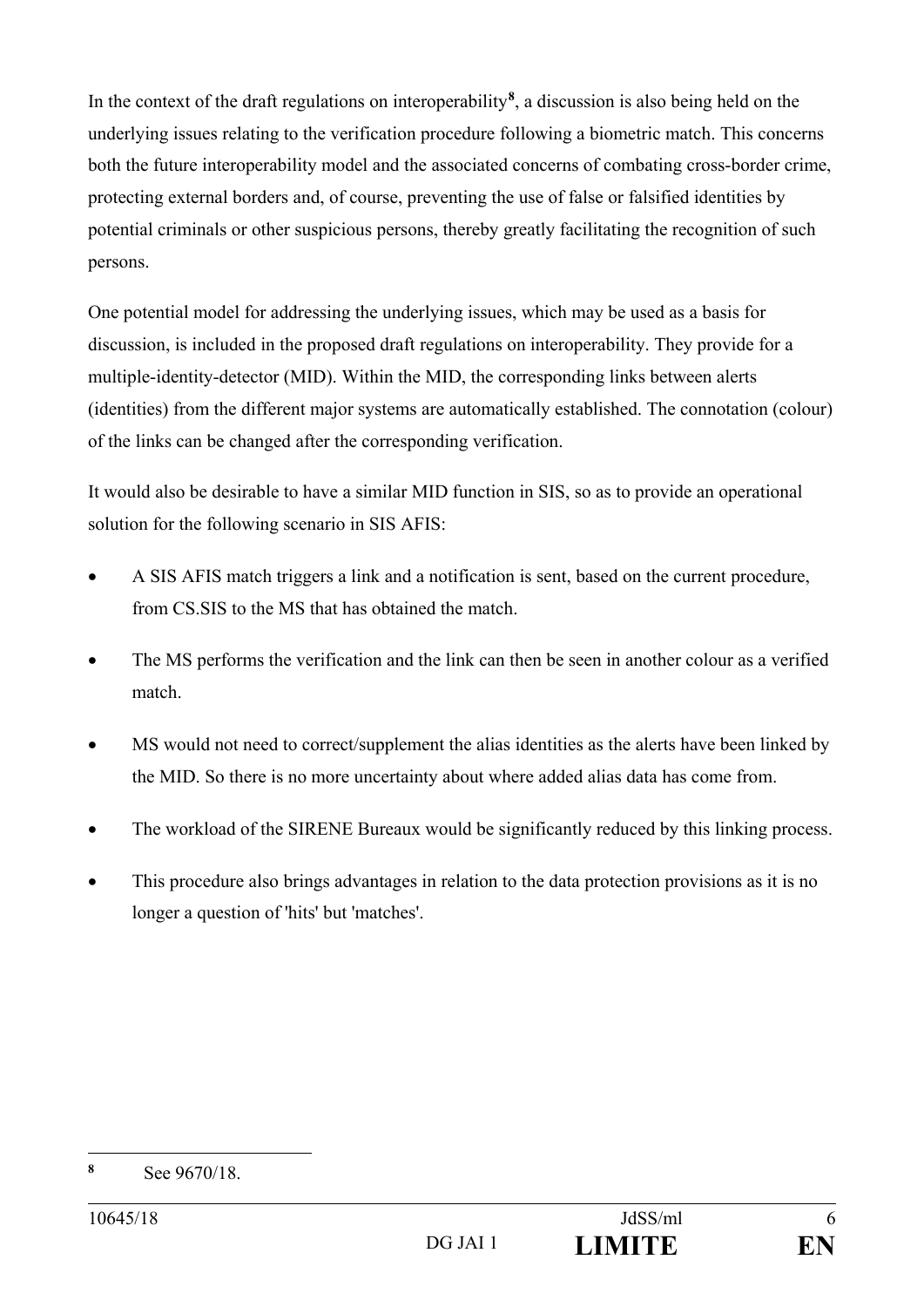• This procedure would be fully compliant with the future SIS regulations, where AFIS is to be compulsorily implemented and its usage will be further extended to FRONTEX and Eurojust, in addition to Europol.

This model could add value, mainly as it would comply with the future regulations on interoperability and would considerably reduce the workload as the addition of alias data would no longer be necessary.

As regards verification as a 'hit' the following points are mentioned, for information. At EU level there is currently a binding legal requirement for fingerprint matches in the EURODAC system to be verified by an expert (applicable to all results provided from EURODAC). The quality of the expertise must of course meet the relevant quality management requirements. Since November 2015 all MS have had to comply with these requirements in their central forensic laboratories and the work is routinely subject to external evaluation. All MS have this type of central forensic contact centres which also handle all the Prüm data exchange work.

In addition, the final amount of data in the EU's biometric matching service (BMS) is expected to reach some 300 Million biometric data sets.

Above all, the fingerprint data quality planned for the Entry/Exit System, with only four fingers on one hand, will in any case lead to an increased number of false hits. Even in those circumstances, however, individual fingerprint testing of cases giving rise to concern can result in reliable identification or, indeed, rule out such candidates. But such cases always require follow-up procedures and would need technical, staffing and organisational arrangements that enabled them to be performed in a few minutes 'around the clock'.

# **V. CONCLUSION**

The Presidency wishes to provide clarity on the underlying issue and invites the MS to engage in the discussion process on the basis of the questions set out under point III with a view to reaching a common approach in the SIS/SIRENE Working Party aimed at solving the underlying problem with the solution set out under point IV. The objective of SIS AFIS must always be to make use of the available information in a legal manner and over the long term.